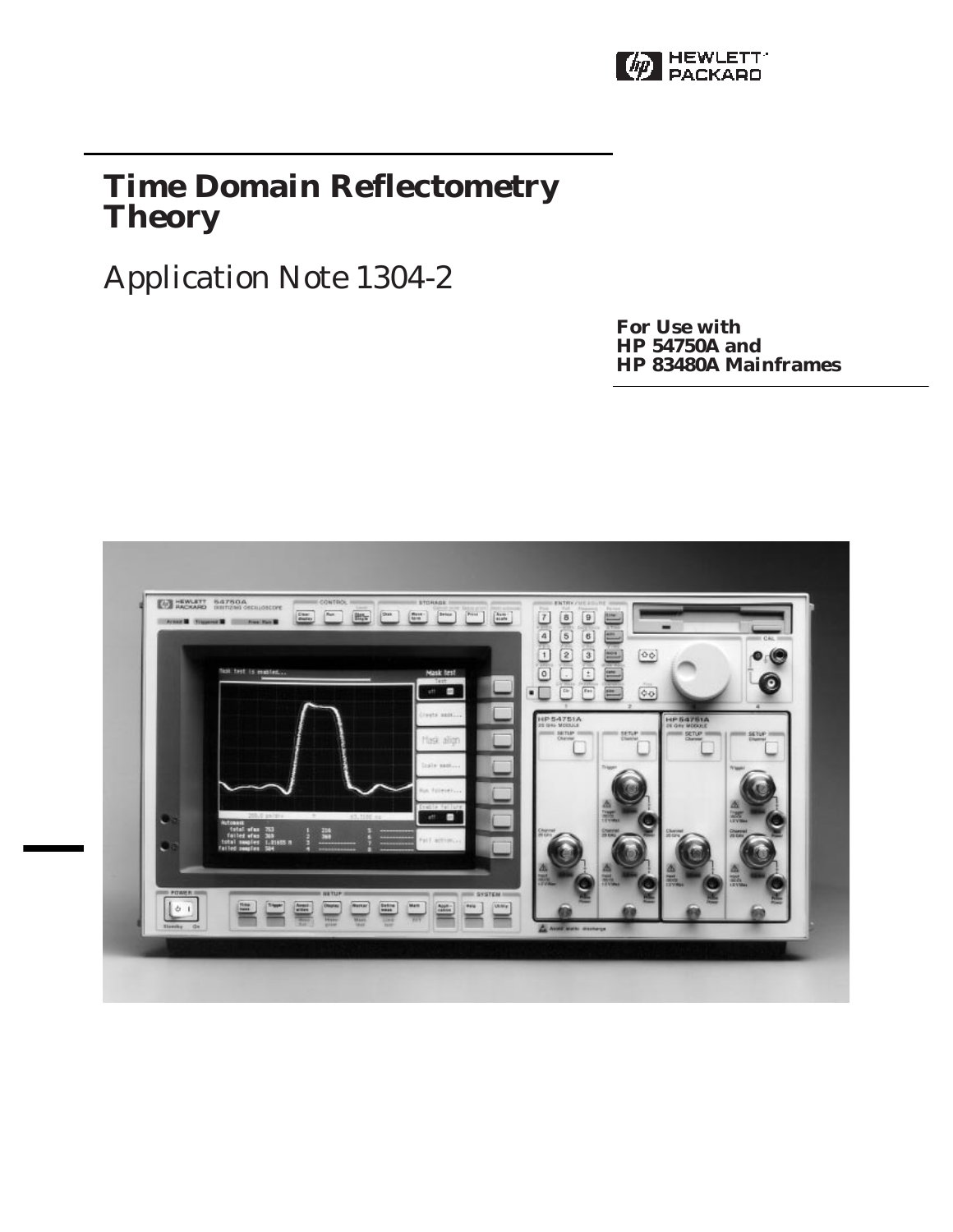The most general aproach to evaluating the time domain response of any electromagnetic system is to solve Maxwell's equations in the time domain. Such a procedure would take into account all the effects of the system geometry and electrical properties, including transmission line effects. However, this would be rather involved for even a simple connector and even more complicated for a structure such as a multilayer high speed backplane. For this reason, various test and measurement methods have been used to assist the electrical engineer in analyzing signal integrity.

The most common method for evaluating a transmission line and its load has traditionally involved applying a sine wave to a system and measuring waves resulting from discontinuities on the line. From these measurements, the standing wave ratio  $(σ)$  is calculated and used as a figure of merit for the transmission system. When the system includes several discontinuities, however, the standing wave ratio (SWR) measurement fails to isolate them. In addition, when the broadband quality of a transmission system is to be determined, SWR measurements must be made at many frequencies. This method soon becomes very time consuming and tedious.

Another common instrument for evaluating a transmission line is the network analyzer. In this case, a signal generator produces a sinusoid whose frequency is swept to stimulate the device under test (DUT). The network analyzer measures the reflected and transmitted signals from the DUT. The reflected waveform can be displayed in various formats, including SWR and reflection coefficient. An equivalent TDR format can be displayed only if the network analyzer is equipped with the proper software to perform an Inverse Fast Fourier Transform (IFFT). This method works well if the user is comfortable working with s-parameters in the frequency domain. However, if the user is not familiar with these microwave-oriented tools, the learning curve is quite steep. Furthermore, most digital designers prefer working in the time domain with logic analyzers and high speed oscilloscopes.

When compared to other measurement techniques, time domain reflectometry provides a more intuitive and direct look at the DUT's characteristics. Using a step generator and an oscilloscope, a fast edge is launched into the transmission line under investigation. The incident and reflected voltage waves are monitored by the oscilloscope at a particular point on the line.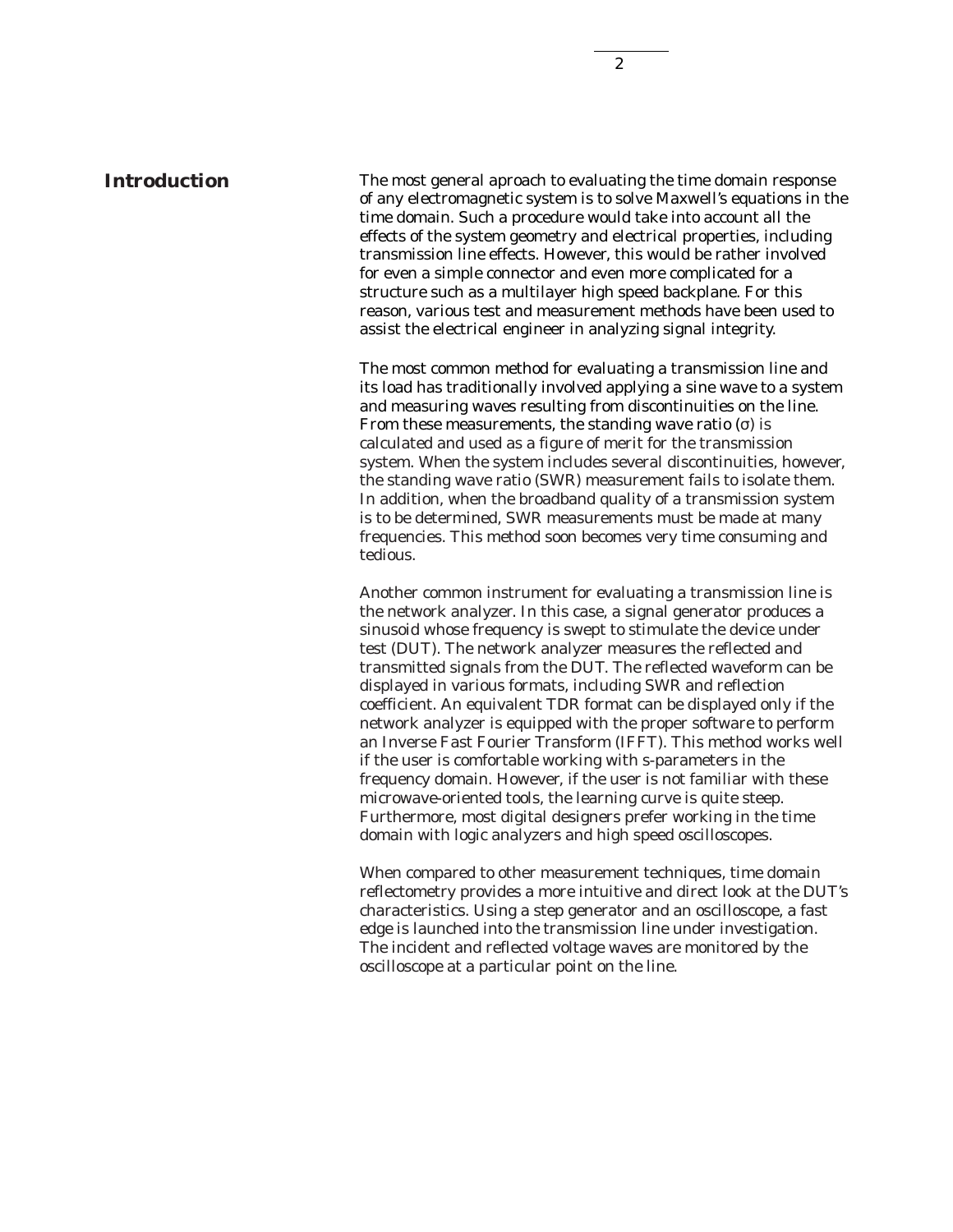This echo technique (see Figure 1) reveals at a glance the characteristic impedance of the line, and it shows both the position and the nature (resistive, inductive, or capacitive) of each discontinuity along the line. TDR also demonstrates whether losses in a transmission system are series losses or shunt losses. All of this information is immediately available from the oscilloscope's display. TDR also gives more meaningful information concerning the broadband response of a transmission system than any other measuring technique.

Since the basic principles of time domain reflectometry are easily grasped, even those with limited experience in high frequency measurements can quickly master this technique. This application note attempts a concise presentation of the fundamentals of TDR and then relates these fundamentals to the parameters that can be measured in actual test situations. Before discussing these principles further we will briefly review transmission line theory.



**Figure 1. Voltage vs time at a particular point on a mismatched transmission line driven with a step of height Ei**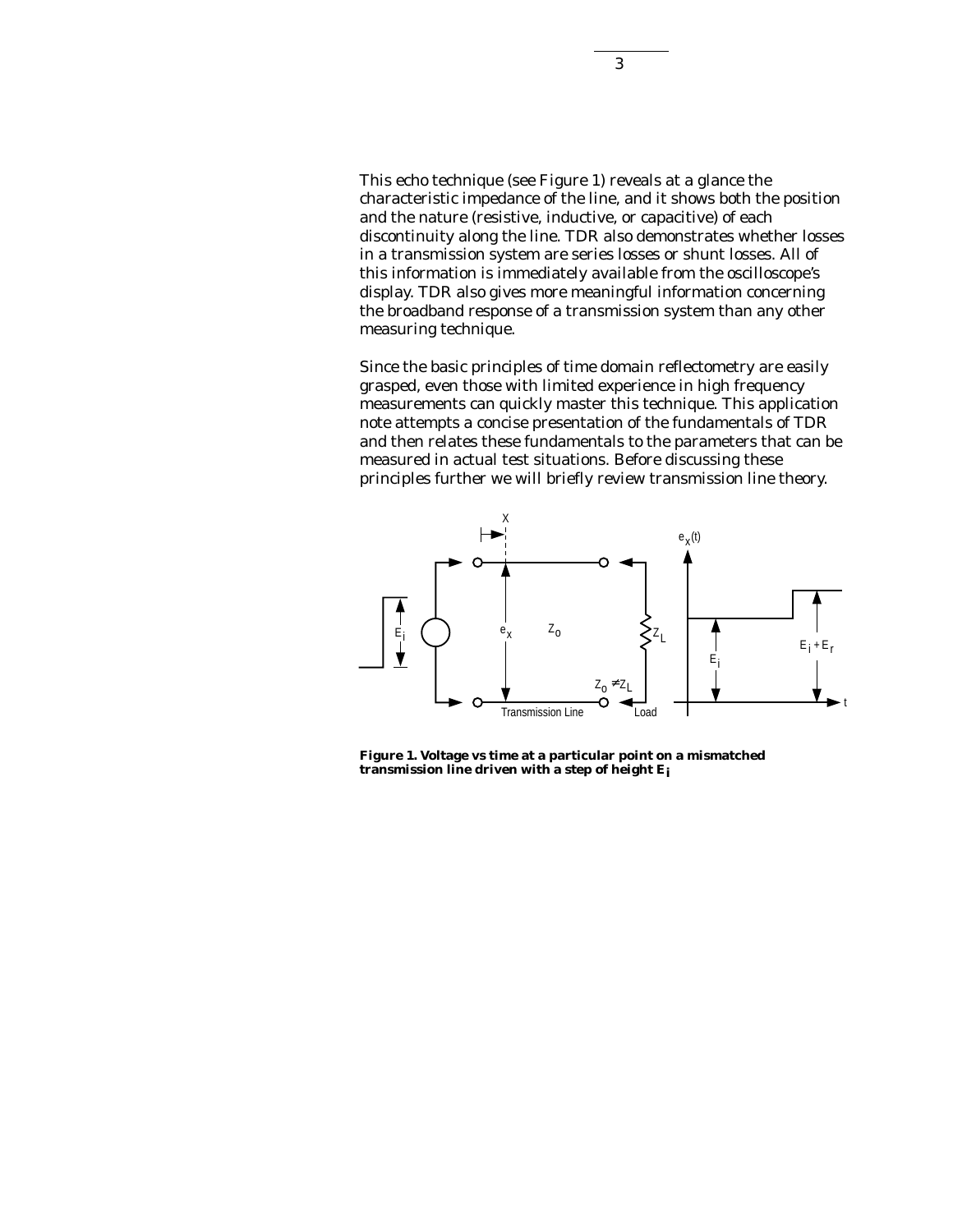4

## **Propagation on a Transmission Line**

The classical transmission line is assumed to consist of a continuous structure of R's, L's and C's, as shown in Figure 2. By studying this equivalent circuit, several characteristics of the transmission line can be determined.

If the line is infinitely long and R, L, G, and C are defined per unit length, then

$$
Z_{in} = Z_0 \sqrt{\frac{R + j \omega L}{G + j \omega C}}
$$

where  $Z_0$  is the characteristic impedance of the line. A voltage introduced at the generator will require a finite time to travel down the line to a point x. The phase of the voltage moving down the line will lag behind the voltage introduced at the generator by an amount β per unit length. Furthermore, the voltage will be attenuated by an amount  $\alpha$  per unit length by the series resistance and shunt conductance of the line. The phase shift and attenuation are defined by the propagation constant  $\gamma$ , where

$$
\gamma = \alpha + j\beta = \sqrt{(R + j\omega L)(G + j\omega C)}
$$

and  $\alpha$  = attenuation in nepers per unit length  $β = phase shift in radians per unit length$ 



**Figure 2. The classical model for a transmission line.**

The velocity at which the voltage travels down the line can be defined in terms of β:

Where 
$$
v_{\rho} = \frac{\omega}{\beta}
$$
 Unit Length per Second

The velocity of propagation approaches the speed of light,  $v_c$ , for transmission lines with air dielectric. For the general case, where  $e_r$  is the dielectric constant:

$$
v_{\rho} = \frac{v_{c}}{\sqrt{e_{r}}}
$$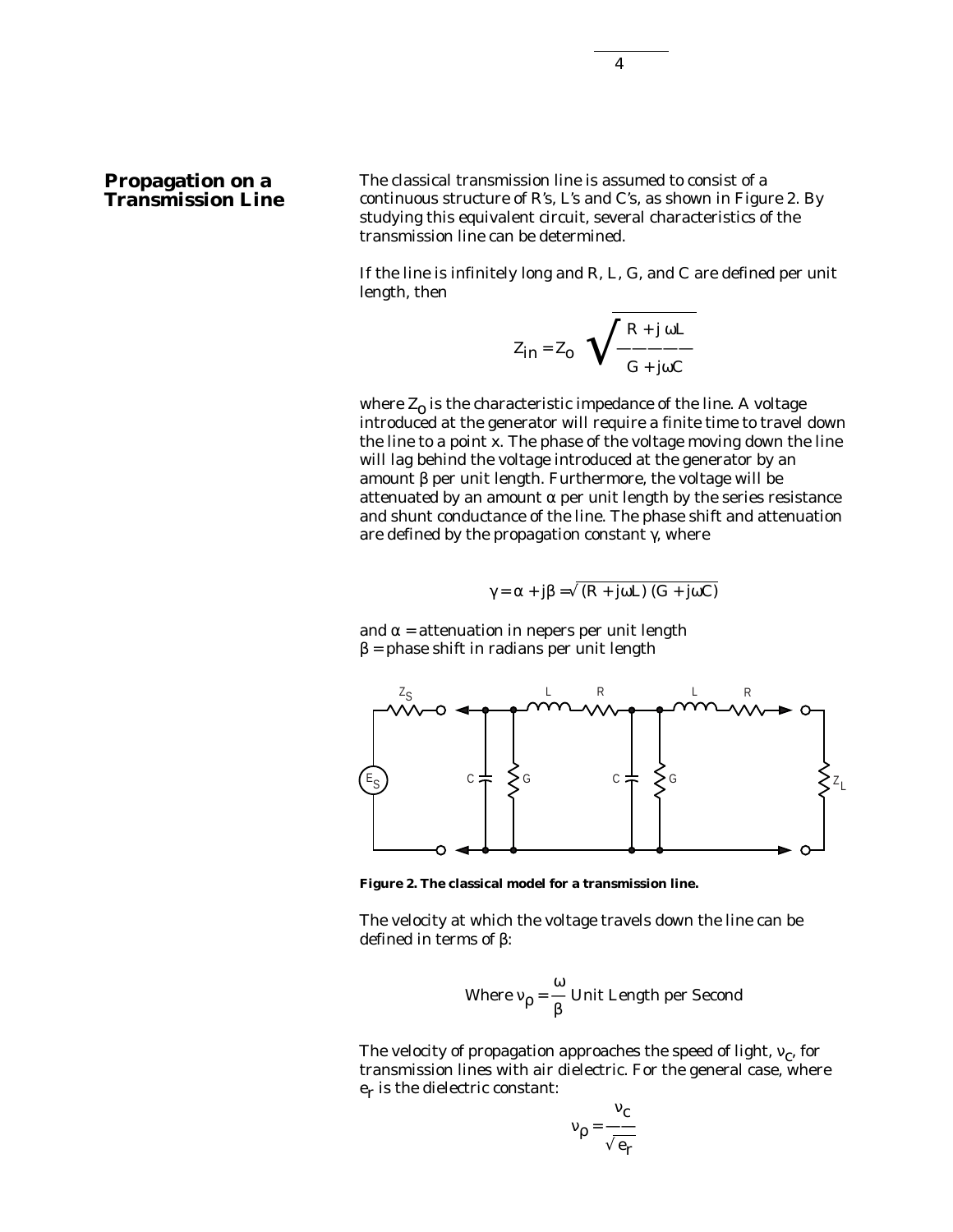The propagation constant  $\gamma$  can be used to define the voltage and the current at any distance x down an infinitely long line by the relations

$$
E_X = E_{in}e^{-\gamma x}
$$
 and  $I_X = I_{in}e^{-\gamma x}$ 

Since the voltage and the current are related at any point by the characteristic impedance of the line

$$
Z_0 = \frac{E_{in}e^{-\gamma x}}{I_{in}e^{-\gamma x}} = \frac{E_{in}}{I_{in}} = Z_{in}
$$

where  $E_{in}$  = incident voltage  $I_{in}$  = incident current

When the transmission line is finite in length and is terminated in a load whose impedance matches the characteristic impedance of the line, the voltage and current relationships are satisfied by the preceding equations.

If the load is different from  $Z_0$ , these equations are not satisfied unless a second wave is considered to originate at the load and to propagate back up the line toward the source. This reflected wave is energy that is not delivered to the load. Therefore, the quality of the transmission system is indicated by the ratio of this reflected wave to the incident wave originating at the source. This ratio is called the voltage reflection coefficient, ρ, and is related to the transmission line impedance by the equation:

$$
\rho = \frac{E_r}{E_i} = \frac{Z_L - Z_o}{Z_L + Z_o}
$$

The magnitude of the steady-state sinusoidal voltage along a line terminated in a load other than  $Z_0$  varies periodically as a function of distance between a maximum and minimum value. This variation, called a standing wave, is caused by the phase relationship between incident and reflected waves. The ratio of the maximum and minimum values of this voltage is called the voltage standing wave ratio, σ, and is related to the reflection coefficient by the equation

$$
\sigma = \frac{1 + |\rho|}{1 - |\rho|}
$$

As has been said, either of the above coefficients can be measured with presently available test equipment. But the value of the SWR measurement is limited. Again, if a system consists of a connector, a short transmission line and a load, the measured standing wave ratio indicates only the overall quality of the system. It does not tell which of the system components is causing the reflection. It does not tell if the reflection from one component is of such a phase as to cancel the reflection from another. The engineer must make detailed measurements at many frequencies before he can know what must be done to improve the broadband transmission quality of the system.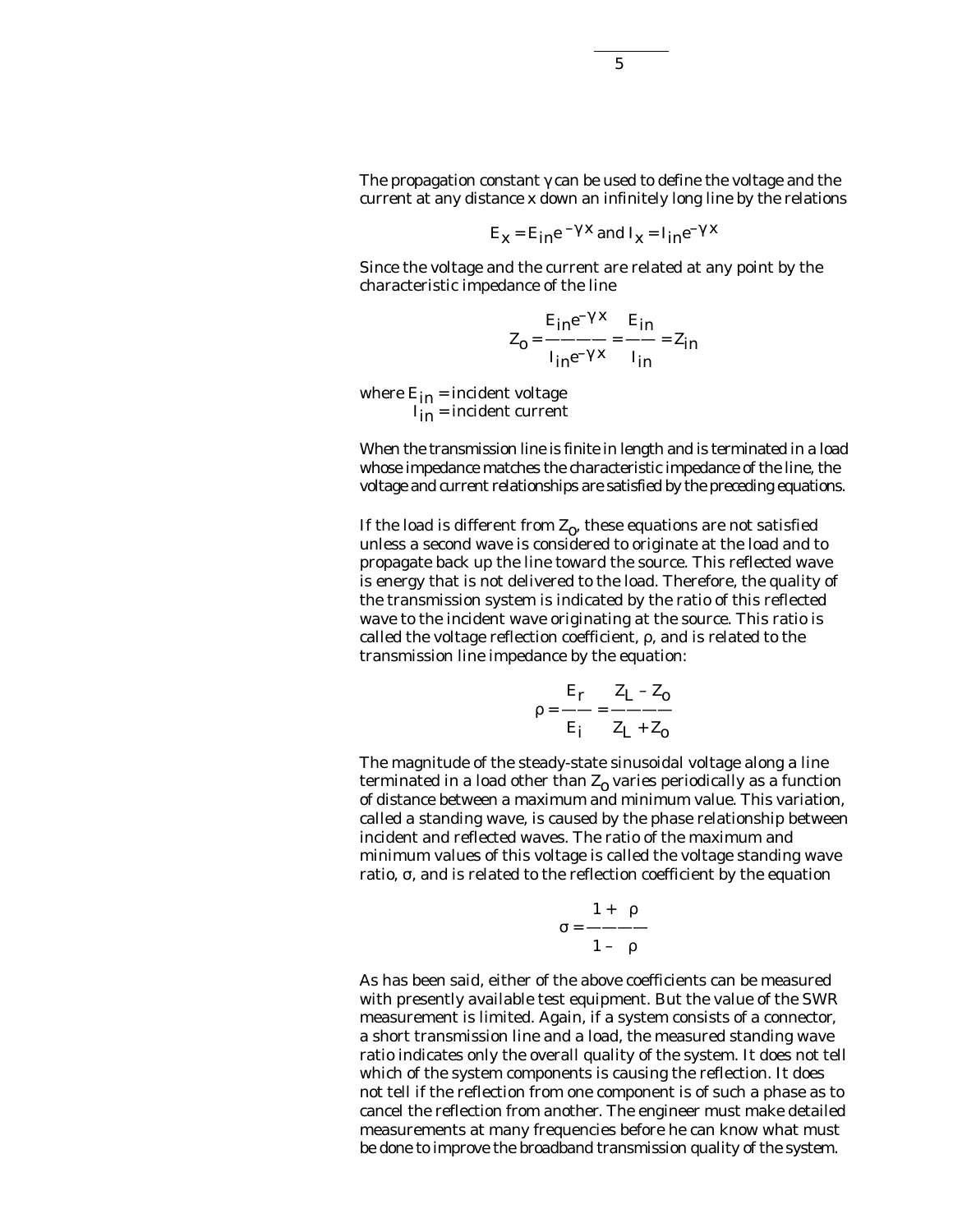## **TDR Step Reflection Testing**

A time domain reflectometer setup is shown in Figure 3.

The step generator produces a positive-going incident wave that is applied to the transmission system under test. The step travels down the transmission line at the velocity of propagation of the line. If the load impedance is equal to the characteristic impedance of the line, no wave is reflected and all that will be seen on the oscilloscope is the incident voltage step recorded as the wave passes the point on the line monitored by the oscilloscope. Refer to Figure 4.

If a mismatch exists at the load, part of the incident wave is reflected. The reflected voltage wave will appear on the oscilloscope display algebraically added to the incident wave. Refer to Figure 5.



**Figure 3. Functional block diagram for a time domain reflectometer**



**Figure 4. Oscilloscope display when**  $E_r = 0$ 



**Figure 5. Oscilloscope display when**  $E_r \neq 0$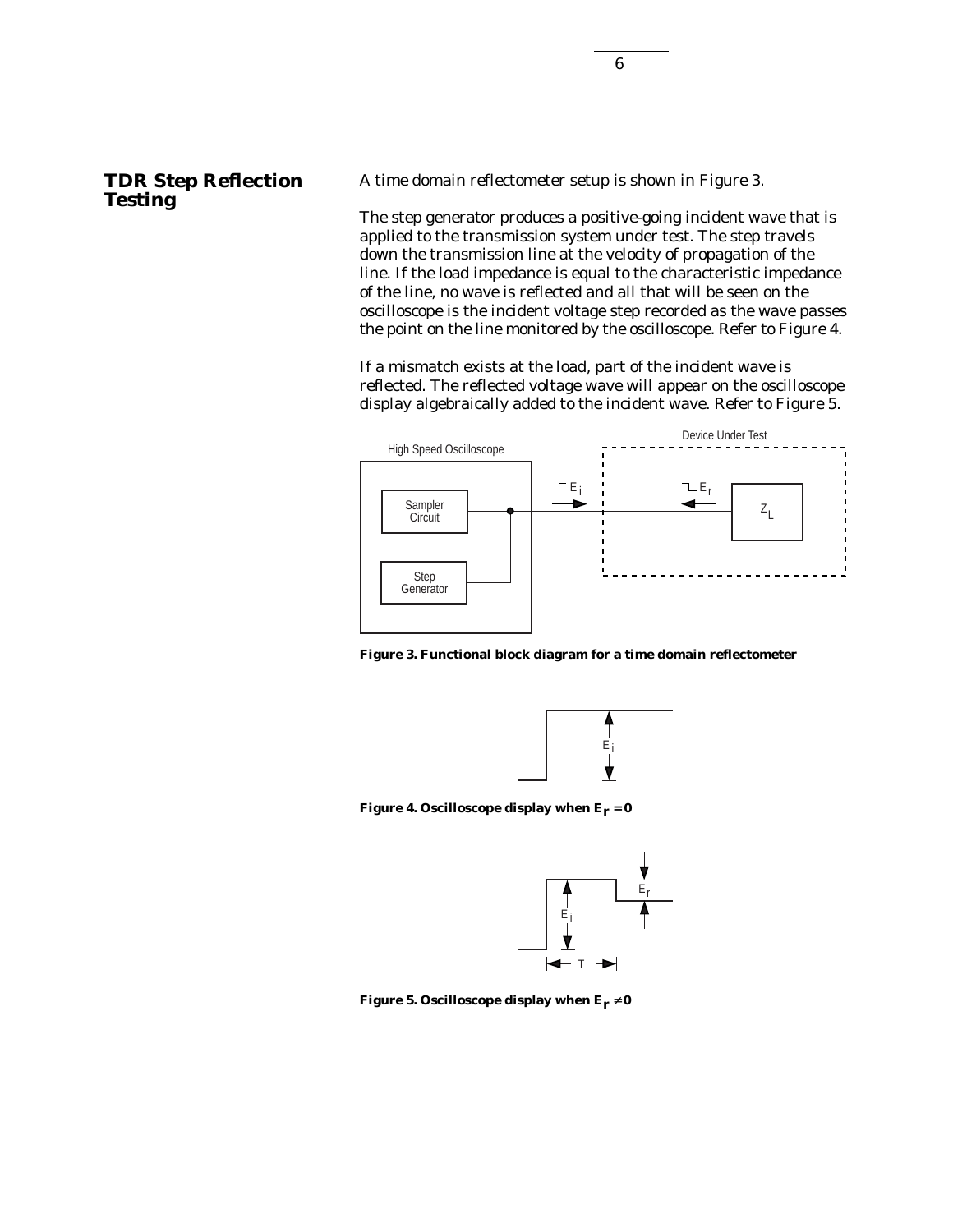#### **Locating Mismatches**

The reflected wave is readily identified since it is separated in time from the incident wave. This time is also valuable in determining the length of the transmission system from the monitoring point to the mismatch. Letting D denote this length:

$$
D = v_{\rho} \cdot \frac{T}{2} = \frac{v_{\rho}T}{2}
$$

where  $v_p$  = velocity of propagation

T = transit time from monitoring point to the mismatch and back again, as measured on the oscilloscope (Figure 5).

The velocity of propagation can be determined from an experiment on a known length of the same type of cable (e.g., the time required for the incident wave to travel down and the reflected wave to travel back from an open circuit termination at the end of a 120 cm<br>piece of RG-9A/U is 11.4 ns giving  $v_p = 2.1 \times 10$  cm/sec. Knowing  $v_p$ and reading T from the oscilloscope determines D. The mismatch is then located down the line. Most TDR's calculate this distance automatically for the user.

The shape of the reflected wave is also valuable since it reveals both the nature and magnitude of the mismatch. Figure 6 shows four typical oscilloscope displays and the load impedance responsible for each. Figures 7a and 7b show actual screen captures from the HP 54750A Digitizing Oscilloscope. These displays are easily interpreted by recalling: **Analyzing Reflections**

$$
\rho = \frac{E_r}{E_i} = \frac{Z_L - Z_o}{Z_L + Z_o}
$$

Knowledge of  $E_i$  and  $E_r$ , as measured on the oscilloscope, allows  $Z_L$ to be determined in terms of  $Z_0$ , or vice versa. In Figure 6, for example, we may verify that the reflections are actually from the terminations specified.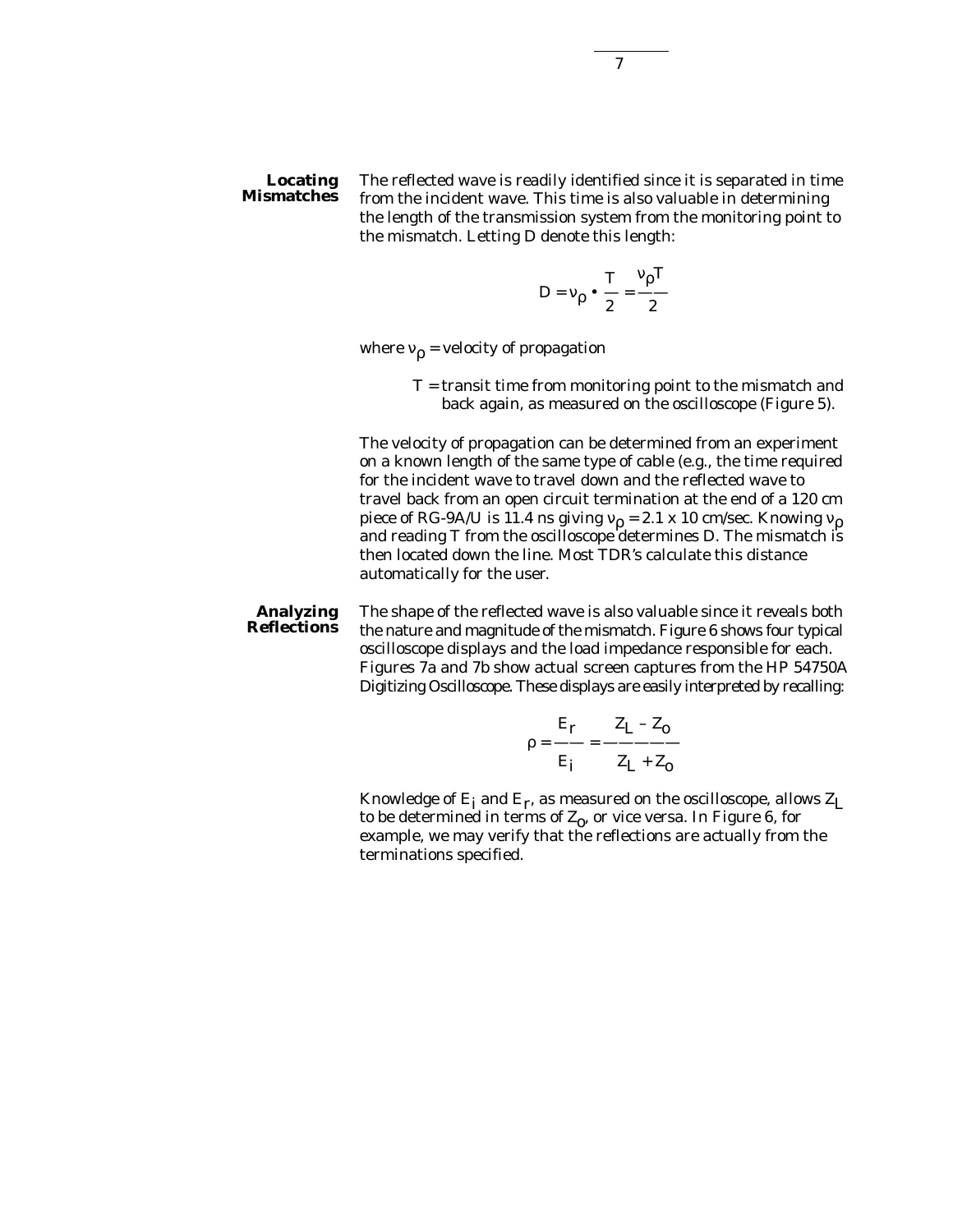

Therefore 
$$
\frac{Z_L - Z_O}{Z_L + Z_O} = +1
$$
  
Which is true as  $Z_L$   $\rightarrow \infty$   
•  $Z = \text{Open Circuit}$ 

E i

E i

\n
$$
E_i
$$
\n $E_i$ \n $E_i$ \n

\n\n $\frac{1}{3}E_i$ \n

\n\n $\frac{1}{3}E_i$ \n

\n\n $\frac{1}{2}E_i$ \n

\n\n $\frac{1}{2}E_i$ \n

\n\n $\frac{1}{2}E_i$ \n

\n\n $\frac{1}{2}E_i$ \n

\n\n $\frac{1}{2}E_i$ \n

\n\n $\frac{1}{2}E_i$ \n

\n\n $\frac{1}{2}E_i$ \n

\n\n $\frac{1}{2}E_i$ \n

\n\n $\frac{1}{2}E_i$ \n

\n\n $\frac{1}{2}E_i$ \n

\n\n $\frac{1}{2}E_i$ \n

\n\n $\frac{1}{2}E_i$ \n

\n\n $\frac{1}{2}E_i$ \n

\n\n $\frac{1}{2}E_i$ \n

\n\n $\frac{1}{2}E_i$ \n

\n\n $\frac{1}{2}E_i$ \n

\n\n $\frac{1}{2}E_i$ \n

\n\n $\frac{1}{2}E_i$ \n

\n\n $\frac{1}{2}E_i$ \n

\n\n $\frac{1}{2}E_i$ \n

\n\n $\frac{1}{2}E_i$ \n

\n\n $\frac{1}{2}E_i$ \n

\n\n $\frac{1}{2}E_i$ \n

\n\n $\frac{1}{2}E_i$ \n

\n\n $\frac{1}{2}E_i$ \n

\n\n $\frac{1}{2}E_i$ \n

\n\n $\frac{1}{2}E_i$ \n

\n\n $\frac{1}{2}E_i$ \n

\n\n $\frac{1}{2}E_i$ \n

\n\n $\frac{1}{2}E_i$ \n

\n\n $\frac{1}{2}E_i$ \n

\n\n $\frac{$ 

8

(C) Line Terminated in  $Z_1 = 2Z_0$ 

$$
E_i
$$
\n
$$
= \frac{-\frac{1}{3}E_i}{2L + Z_0}
$$
\n
$$
= \frac{1}{2}Z_0
$$
\n(D) Line Terminated in  $Z_L = \frac{1}{2}Z_0$ \n(D)  $E_r = -\frac{1}{3}E_i$  Therefore  $\frac{Z_L - Z_0}{Z_L + Z_0} = -\frac{1}{3}$  and  $Z_L = \frac{1}{2}Z_0$ 



Assuming  $Z_0$  is real (approximately true for high quality commercial cable), it is seen that resistive mismatches reflect a voltage of the same shape as the driving voltage, with the magnitude and polarity of  $E_r$  determined by the relative values of  $Z_0$  and  $R_L$ .

Also of interest are the reflections produced by complex load impedances. Four basic examples of these reflections are shown in Figure 8.

These waveforms could be verified by writing the expression for ρ (s) in terms of the specific  $Z_L$  for each example:

(i.e., 
$$
Z_L = R + sL
$$
,  $\frac{R}{1 + RC_s}$ , etc.)

 $E_{\bf i}$ multiplying  $\rho$  (s) by  $\frac{1}{s}$  the transform of a step function of E<sub>i</sub>,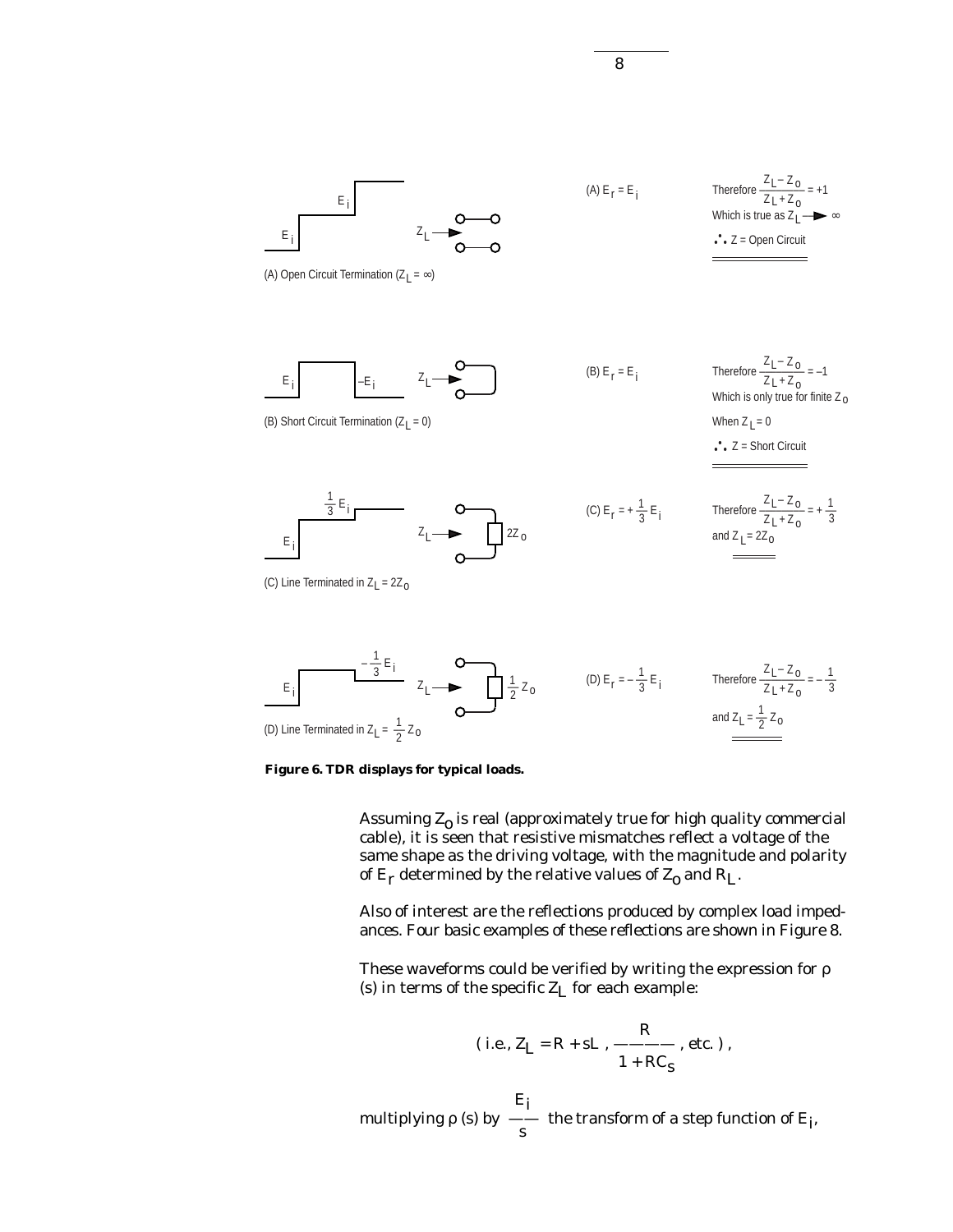and then transforming this product back into the time domain to find an expression for  $e_r(t)$ . This procedure is useful, but a simpler analysis is possible without resorting to Laplace transforms. The more direct analysis involves evaluating the reflected voltage at  $t =$ 0 and at  $t = \infty$  and assuming any transition between these two values to be exponential. (For simplicity, time is chosen to be zero when the reflected wave arrives back at the monitoring point.) In the case of the series R-L combination, for example, at  $t = 0$  the reflected voltage is  $+E_i$ . This is because the inductor will not accept a sudden change in current; it initially looks like an infinite impedance, and  $ρ = +1$  at  $t = 0$ . Then current in L builds up exponentially and its impedance drops toward zero. At  $t = \infty$ , therefore  $e_r(t)$  is determined only by the value of R.

$$
(\rho = \frac{R - Z_0}{R + Z_0} \text{ When } \tau = \infty)
$$

The exponential transition of  $e_r(t)$  has a time constant determined by the effective resistance seen by the inductor. Since the output impedance of the transmission line is  $Z_0$ , the inductor sees  $Z_0$  in series with R, and





**Figure 7a. Screen capture of open circuit termination from HP 54750A**

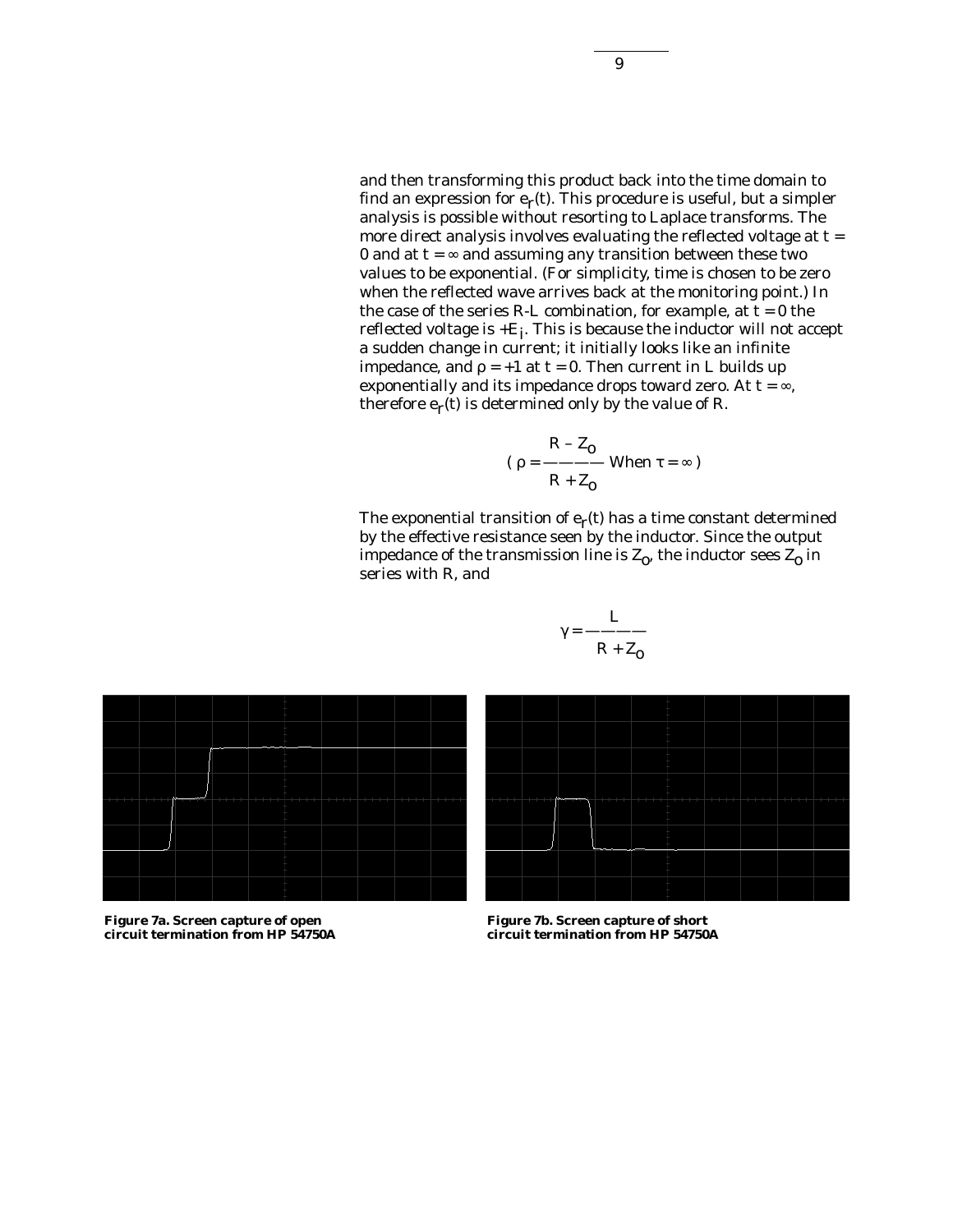















Figure 8. Oscilloscope displays for complex Z<sub>L</sub>.

10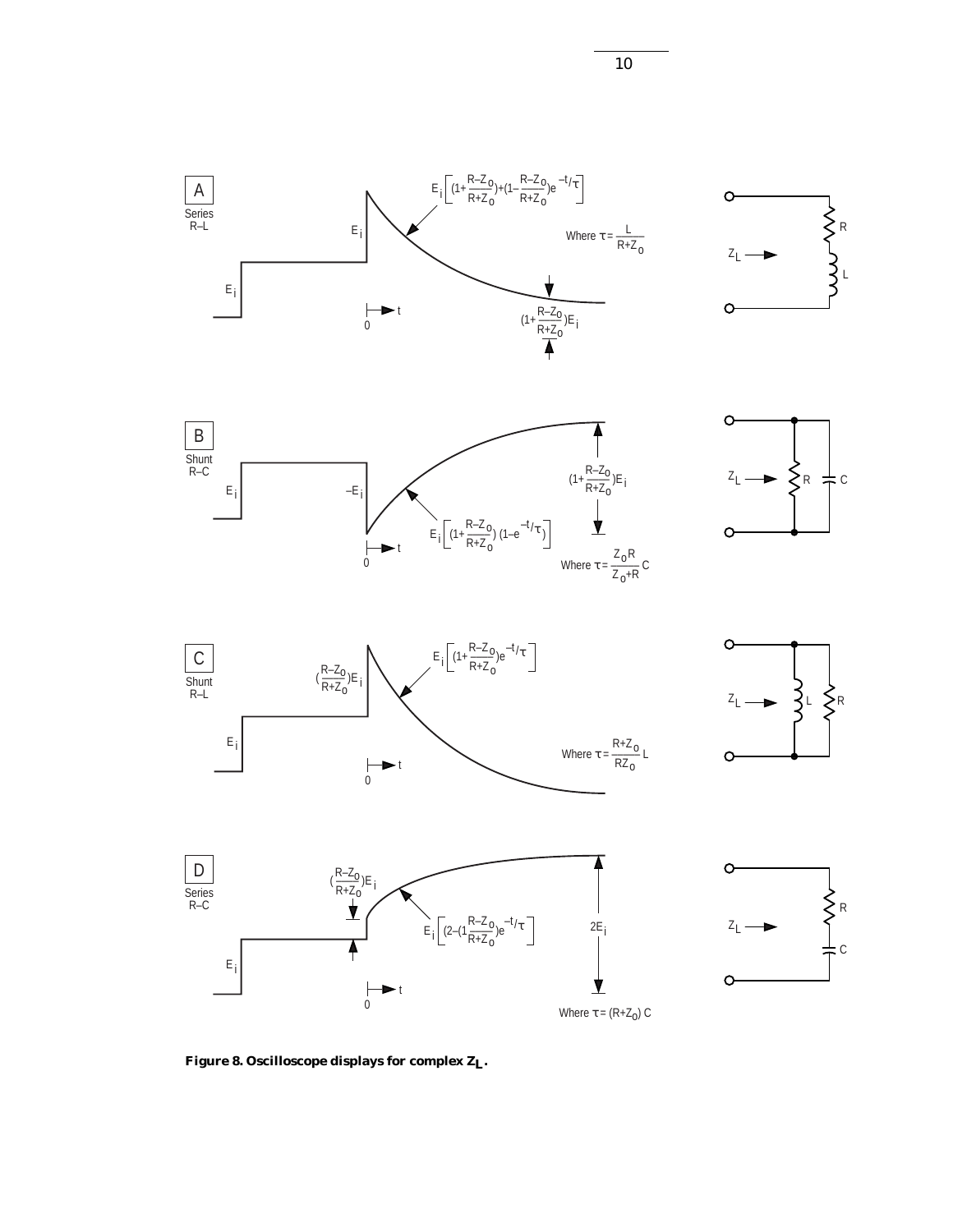A similar analysis is possible for the case of the parallel R-C termination. At time zero, the load appears as a short circuit since the capacitor will not accept a sudden change in voltage. Therefore,  $p = -1$  when t = 0. After some time, however, voltage builds up on C and its impedance rises. At  $t = \infty$ , the capacitor is effectively an open circuit:

$$
Z_{L} = R \quad \text{and} \quad \frac{R - Z_{0}}{R + Z_{0}}
$$

The resistance seen by the capacitor is  $Z_0$  in parallel with R, and therefore the time constant of the exponential transition of  $e_r(t)$  is:

$$
\frac{Z_0 R}{Z_0 + R} C
$$

The two remaining cases can be treated in exactly the same way. The results of this analysis are summarized in Figure 8.

So far, mention has been made only about the effect of a mismatched load at the end of a transmission line. Often, however, one is not only concerned with what is happening at the load, but also at intermediate positions along the line. Consider the transmission system in Figure 9. **Discontinuities on the Line**

> The junction of the two lines (both of characteristic impedance  $Z_0$ ) employs a connector of some sort. Let us assume that the connector adds a small inductor in series with the line. Analyzing this discontinuity on the line is not much different from analyzing a mismatched termination. In effect, one treats everything to the right of M in the figure as an equivalent impedance in series with the small inductor and then calls this series combination the effective load impedance for the system at the point M. Since the input impedance to the right of M is  $Z_0$ , an equivalent representation is shown in Figure 10. The pattern on the oscilloscope is merely a special case of Figure 8A and is shown on Figure 11.



**Figure 9.**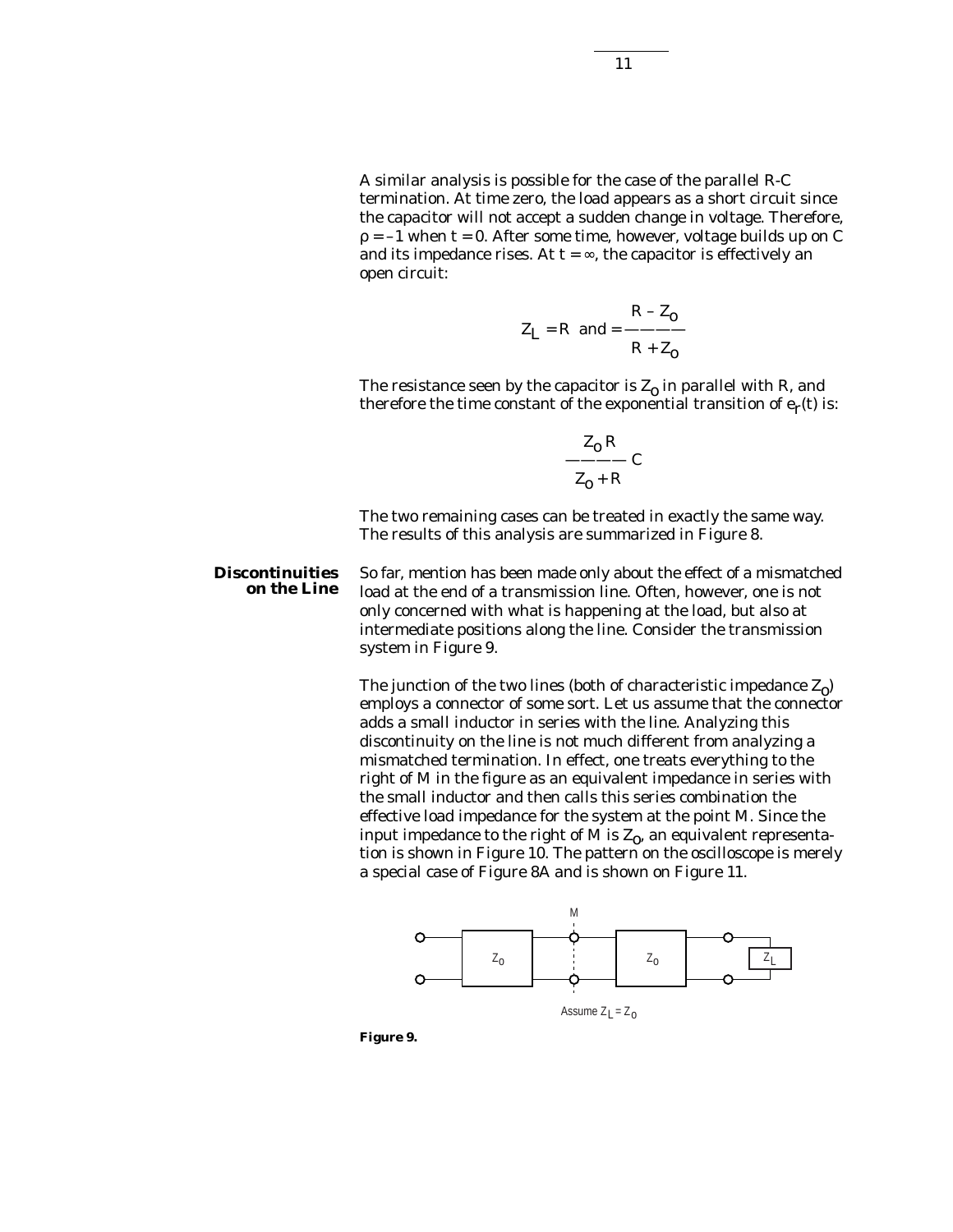



#### Time domain reflectometry is also useful for comparing losses in transmission lines. Cables where series losses predominate reflect a voltage wave with an exponentially rising characteristic, while those in which shunt losses predominate reflect a voltage wave with an exponentially-decaying characteristic. This can be understood by looking at the input impedance of the lossy line. **Evaluating Cable Loss**

Assuming that the lossy line is infinitely long, the input impedance is given by:

$$
Z_{in} = Z_0 = \sqrt{\frac{R + j\omega L}{G + j\omega C}}
$$

Treating first the case where series losses predominate, G is so small compared to ωC that it can be neglected:

$$
Zin = \sqrt{\frac{R + j\omega L}{j\omega C}} = \sqrt{\frac{L}{C}} (1 + \frac{R}{j\omega L})^{1/2}
$$

Recalling the approximation  $(1 + x)^a \approx (I + ax)$  for x<1,  $Z_{in}$  can be approximated by:

$$
Z_{\text{in}} \approx \sqrt{\frac{L}{C} (1 + \frac{R}{j2\omega L}) \text{ When } R < \omega L}
$$

Since the leading edge of the incident step is made up almost entirely of high frequency components, R is certainly less than ωL for  $t = 0^+$ . Therefore the above approximation for the lossy line, which looks like a simple series R-C network, is valid for a short time after  $t = 0$ . It turns out that this model is all that is necessary to determine the transmission line's loss.

12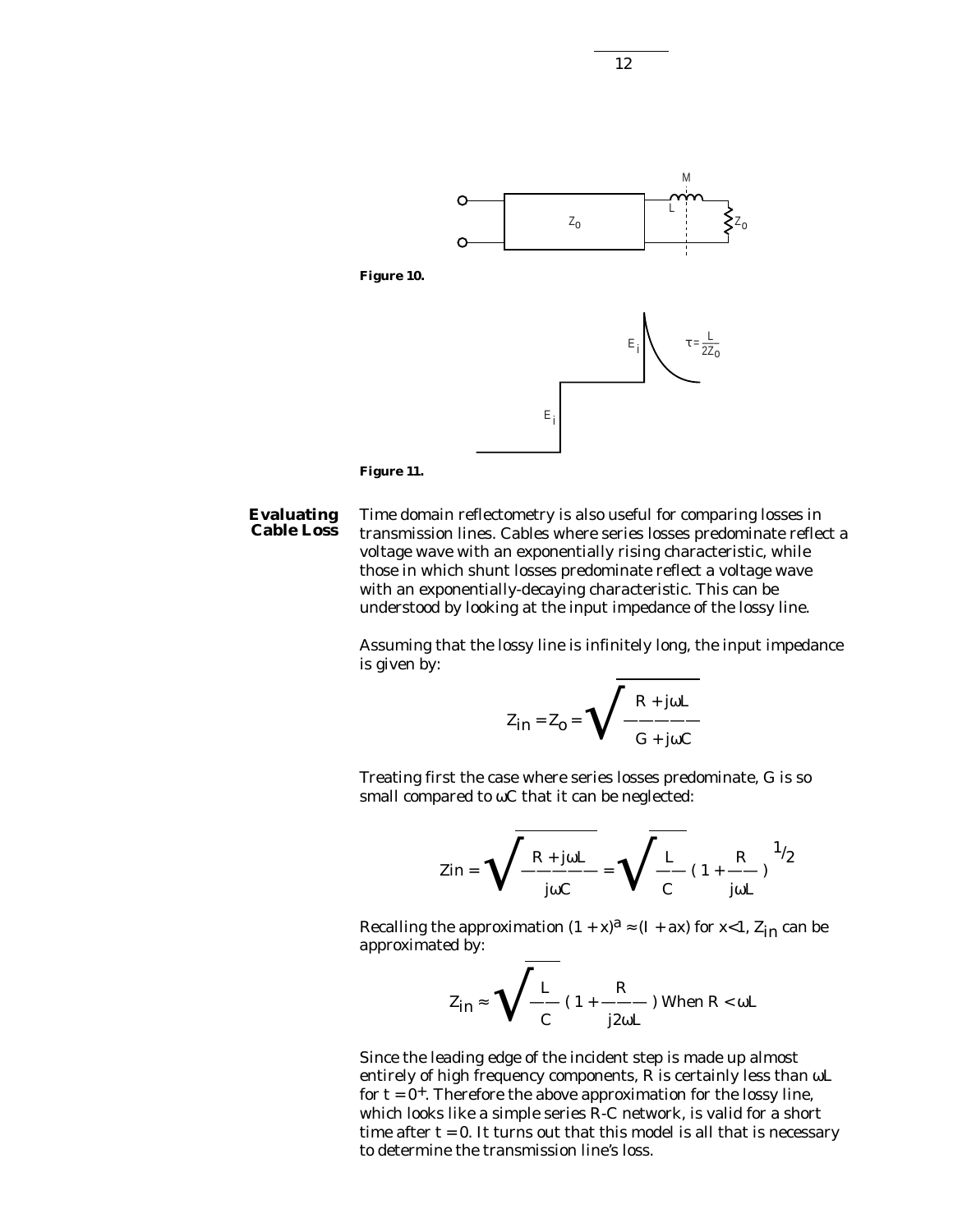In terms of an equivalent circuit valid at  $t = 0^+$ , the transmission line with series losses is shown in Figure 12.



Figure 12. A simple model valid at  $t = 0^+$  for a line with series losses

The response to a step of height E appears as Figure 13, where  $\mathbf{Z}_\mathbf{S}$ source impedance, and assumed resistive.



**Figure 13.**

In the case where  $Z_s = R'$ ,  $\tau = 2Z_s C'$  and the initial slope of  $e_{in}(t)$  is given by:

$$
m_{\mathbf{i}} = \frac{E}{4R'C'} = \frac{E}{8L}R
$$

The series resistance of the lossy line (R) is a function of the skin depth of the conductor and therefore is not constant with frequency. As a result, it is difficult to relate the initial slope with an actual value of R. However, the magnitude of the slope is useful in comparing conductors of different loss.

A similar analysis is possible for a conductor where shunt losses predominate. Here the input admittance of the lossy cable is given by:

$$
Y_{in} = \frac{1}{Z_{in}} = \sqrt{\frac{G + j\omega C}{R + j\omega L}} = \sqrt{\frac{G + j\omega C}{j\omega L}}
$$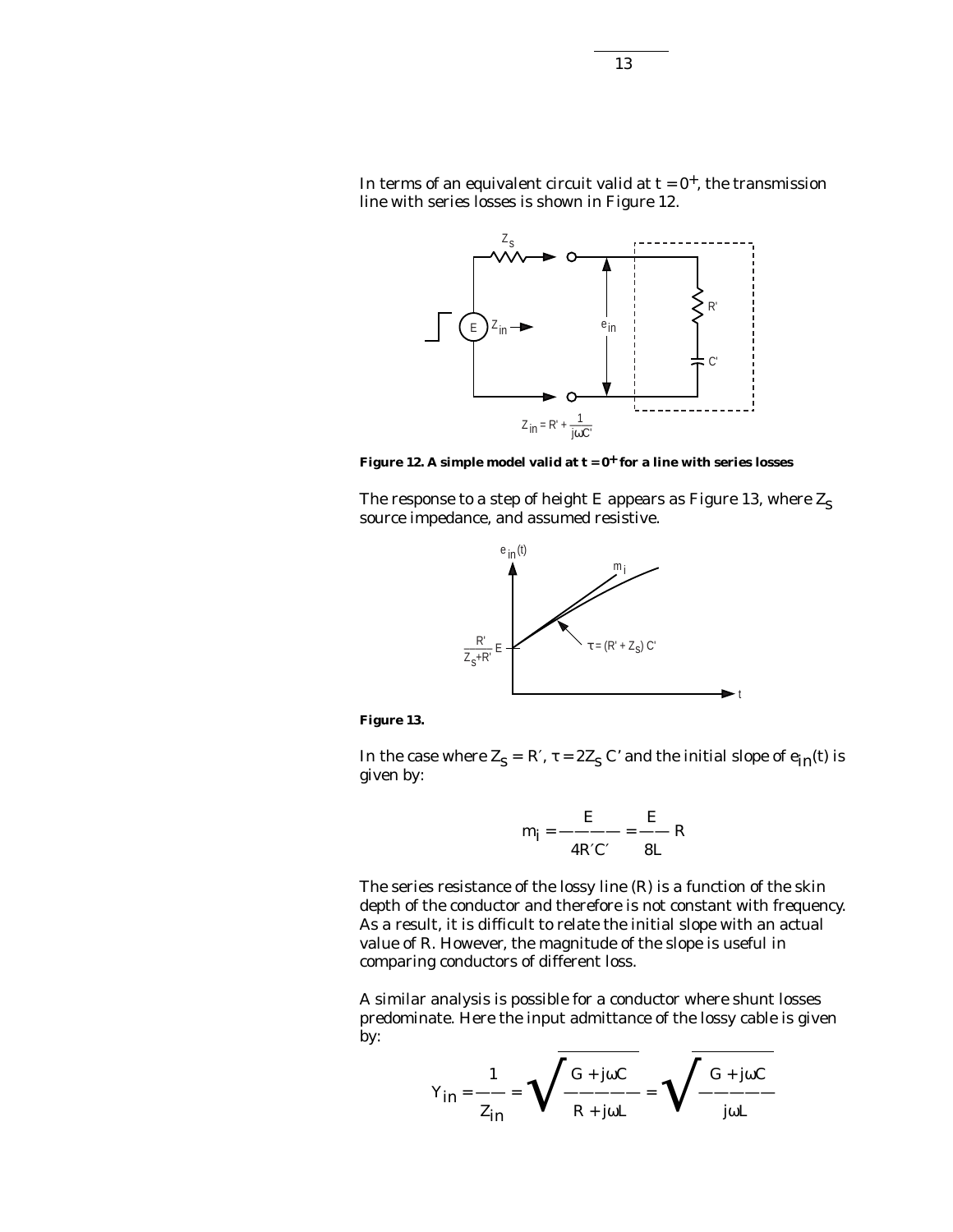Since R is assumed small, re-writing this expression for  $Y_{in}$ :

$$
Y_{in} = \sqrt{\frac{C}{L}} (1 + \frac{G}{j\omega C})^{1/2}
$$

Again approximating the polynominal under the square root sign:

$$
Y_{\text{in}} \approx \sqrt{\frac{C}{L}} (1 + \frac{G}{j2\omega C}) \text{ When } G < \omega C
$$

Going to an equivalent circuit (Figure 14) valid at  $t = 0^+,$ 

r



Figure 14. A simple model valid at  $t = 0^+$  for a line with shunt losses

ein(t) will look like Figure 15.



**Figure 15.**

1 Assuming G´ = --, t = 2G´L´ and the initial slope of  $e_{in}(t)$  is given by:<br> $Z_{S}$ 

$$
m_{\mathbf{i}} = -\frac{E}{4GL'} = -\frac{E}{8C}G
$$

Again G depends on frequency, but relative loss can be estimated from the value of  $m_i$ .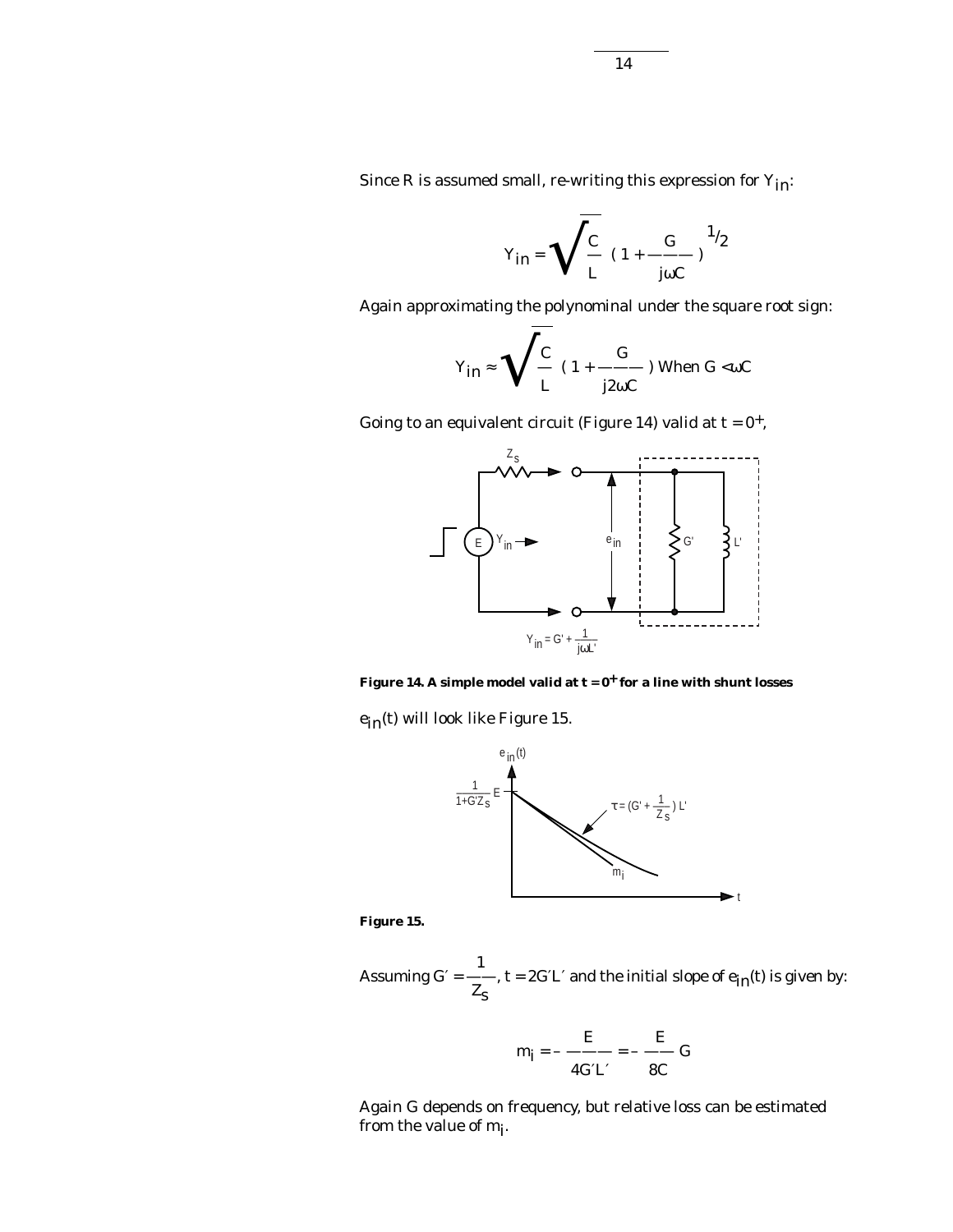A qualitative interpretation of why  $e_{in}(t)$  behaves as it does is quite simple in both these cases. For series losses, the line looks more and more like an open circuit as time goes on because the voltage wave traveling down the line accumulates more and more series resistance to force current through. In the case of shunt losses, the input eventually looks like a short circuit because the current traveling down the line sees more and more accumulated shunt

One of the advantages of TDR is its ability to handle cases involving more than one discontinuity. An example of this is Figure 16. **Multiple Discontinuities**

conductance to develop voltage across.



**Figure 16.**

The oscilloscope's display for this situation would be similar to the diagram in Figure 17 (drawn for the case where  $\rm Z_{L^<}Z_{0^<}$   $\rm Z^{\prime}_{0^{\cdot}}$ 



**Figure 17.**

It is seen that the two mismatches produce reflections that can be analyzed separately. The mismatch at the junction of the two transmission lines generates a reflected wave,  $\mathrm{E}_{{\bf r}_{1}^{}}$  where

$$
E_{r_1} = \rho_1 E_i = (\frac{Z'_0 - Z_0}{Z'_0 + Z_0}) E_i
$$

Similarly, the mismatch at the load also creates a reflection due to its reflection coefficient

$$
\rho_2 = \frac{Z_L - Z'_0}{Z_L + Z'_0}
$$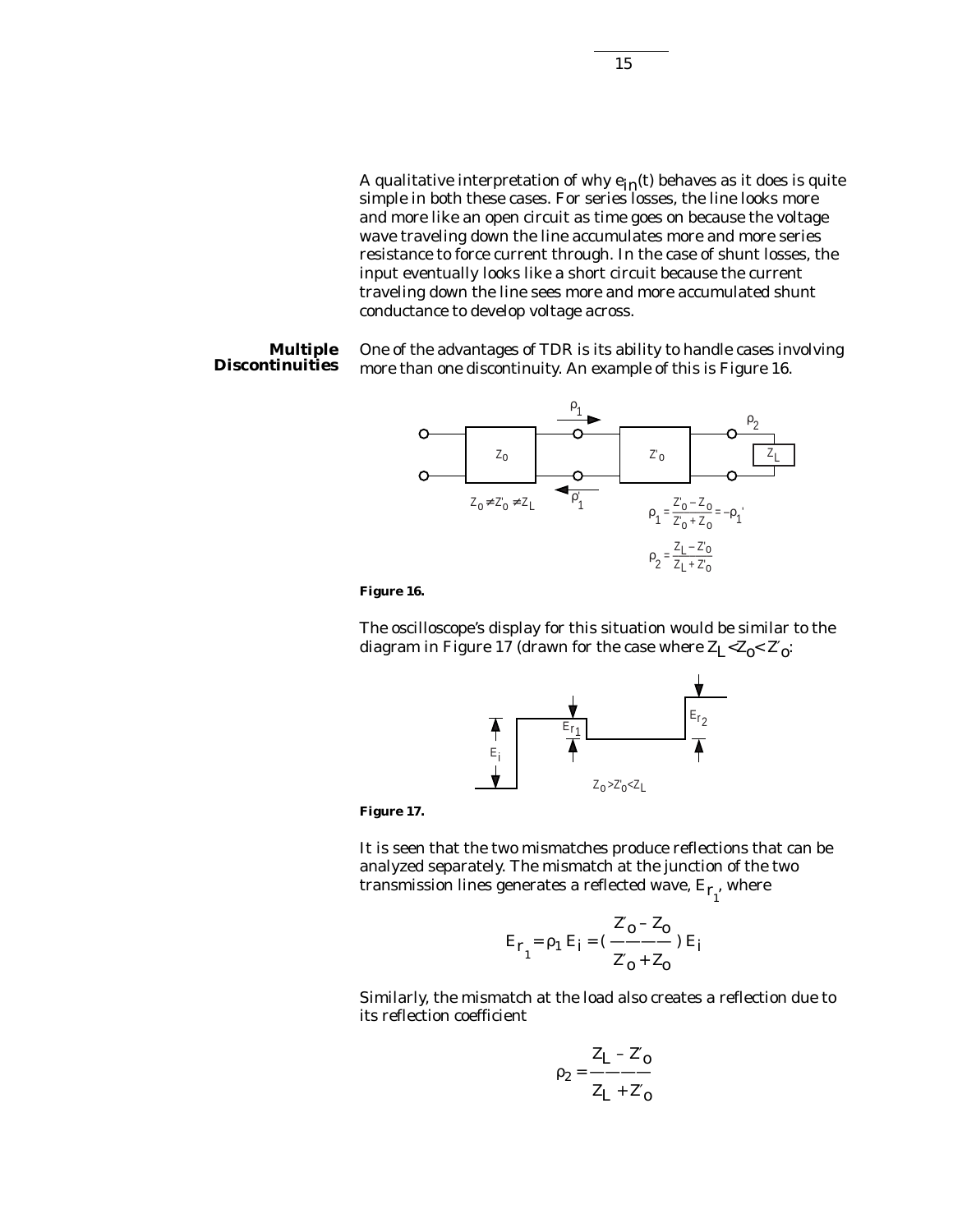Two things must be considered before the apparent reflection from  $Z_L$ , as shown on the oscilloscope, is used to determine  $\rho$ 2. First, the voltage step incident on  $Z_L$  is  $(1 + \rho_1) E_i$ , not merely  $E_i$ . Second, the reflection from the load is

$$
[\rho_2(1+\rho_1) E_i] = E_{r_L}
$$

but this is not equal to  $\mathrm{E_{r_2}}$  since a re-reflection occurs at the mismatched junction of the two transmission lines. The wave that returns to the monitoring point is

$$
E_{r_2} = (1 + \rho_1') E_{r_L} = (1 + \rho_1') [\rho_2 (1 + \rho_1) E_i]
$$

Since  $\rho_1' = -\rho_1$ ,  $E_{r_2}$  may be re-written as:

$$
E_{r_2}
$$
  $E_{r_2} = [ \rho_2 (1 - \rho_1^2)]$  Ei

The part of  $E_{r_1}$  reflected from the junction of

$$
\mathbf{E}_{\mathbf{r}_L} \quad \mathbf{Z'}_0 \text{ and } \mathbf{Z}_0 \text{ (i.e., } \rho_1 \text{' } \mathbf{E}_{\mathbf{r}_L})
$$

is again reflected off the load and heads back to the monitoring point only to be partially reflected at the junction of  $Z_0'$  and  $Z_0$ . This continues indefinitely, but after some time the magnitude of the reflections approaches zero.

In conclusion, this application note has described the fundamental theory behind time domain reflectometry. Also covered were some more practical aspects of TDR, such as reflection analysis and oscilloscope displays of basic loads. This content should provide a strong foundation for the TDR neophyte, as well as a good brush-up tutorial for the more experienced TDR user.